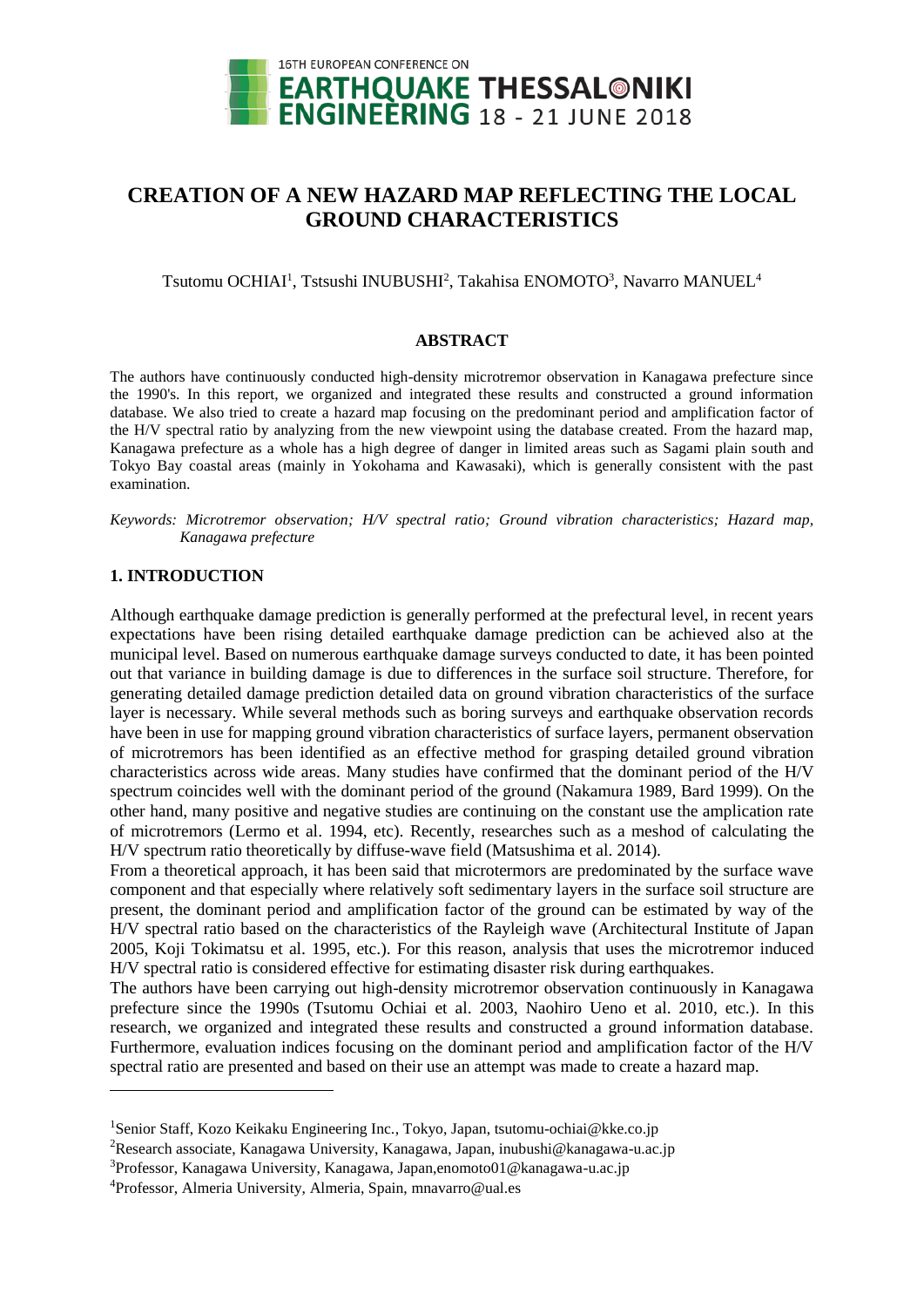## **2. TOPOGRAPHY AND GEOLOGY OF KANAGAWA PREFECTURE**

Fig. 1 shows the micro topographical map of Kanagawa Prefecture. The prefecture's topography is roughly divided into the following three types (The Japanese Geotechnical Sciety, 2010, Tsutomu Ochiai et al. 2010, Disaster Prevention Frontier Website).

- Western region: Topography featuring rugged, mountainous undulations characterized by Hakone Volcano
- Central region: Topography consisting of flat terraces and lowlands spreading on both sides of the Sagami River
- Eastern region: Topography consisting of hilly land characterized by the Tama Hills and the Miura Peninsula

Note that about one third of the terrain off the western border of the prefecture is mountainous and therefore excluded from the observation area.



Figure 1. Kanagawa prefecture micro topography classification map

## **3. CONSTRUCTION OF THE GROUND INFORMATION DATABASE**

## *3.1 Integration of microtremor observation data*

High-density microtremor observation has been continuously implemented since the 1990s referencing the maps of towns and villages in Kanagawa prefecture with observation points near the center of a standard 250×250m mesh (one-quarter area mesh)(Statisitics Bureau of the Ministry of Internal Affairs and Communications).

Observation records the waveform data of three components in total, two components in horizontal direction (EW, NS components) and one component in vertical direction (UD component). The recording is set to a sampling frequency of 100 Hz and an observation time of 180 seconds. At the same time, position information (latitude and longitude) and observation conditions are also recorded on the map and by GPS. Table 1 shows observation areas and the number of observation points. The observation points throughout Kanagawa Prefecture and the observation equipment used at that time, respectively color coded, are shown in Fig. 2 (a). Observation equipment is shown in Fig2. (b). Until 1999 we used QST\_111 and QST\_112 (Tokyo Sokushin) or UP-225S (Shindo Giken). From 2000 onward we used VSE-15D servo velocimeters (Tokyo Sokushin) and from 2016 JU410 accelerographs (Hakusan Corporation). Haddle tests carried out from time to time among this observation equipment have verified the absence of barely any variance between instruments in the cycle range (0.1 to 2.0 seconds) targeted by this research.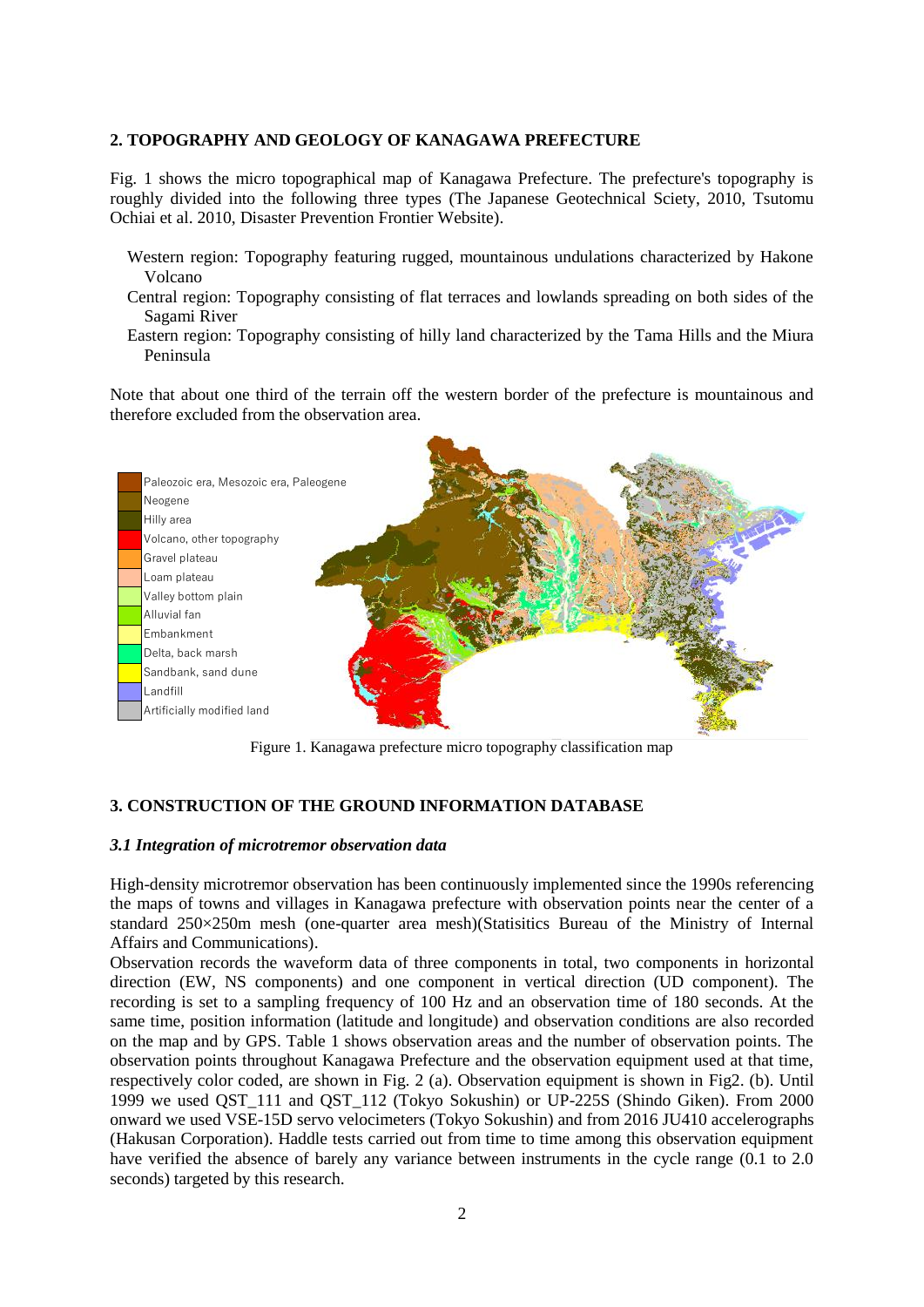| <b>Observation Areas</b> | No. of observation   Observation Areas |                 | No. of<br>observation |
|--------------------------|----------------------------------------|-----------------|-----------------------|
|                          | points                                 |                 | points                |
| Yokohama City            | 6146                                   | Zama City       | 254                   |
| Yokosuka City            | 583                                    | Yamato City     | 376                   |
| Kamakura City            | 345                                    | Ayase City      | 217                   |
| Miura City               | 327                                    | Kawasaki City   | 1553                  |
| Hadano City              | 587                                    | Sagamihara City | 865                   |
| Zushi City Hayama Cho    | 278                                    | Sagami Plain    | 958                   |
| Fujisawa City            | 502                                    | Ashigara Plain  | 1117                  |
|                          |                                        | Total           | 14108                 |

Table 1. List of observation points



(a) Observation points (b) List of observation equipment

Figure 2. Observation points and List of observation equipment

## *3.2 Observation data analysis method and analysis results*

From the observed waveform data of the three components NS, EW, UD, we extracted for each component several relatively low-noise, stable 20.48 second intervals and calculated the Fourier spectrum. The H/V spectral ratio is calculated by dividing the two-dimensional horizontal component obtained by geometrically averaging the spectra of the horizontal two components by the upper and lower components in each calculated interval. Finally, regarding the old observed waveform, the average H/V spectral ratio of all the extracted intervals is obtained.

Since this study targets the surface ground, the dominant period and amplification factor are calculated from particularly prominent peak points of the H/V spectral ratio in the cycle range around 0.1 to 2.0 seconds. In order to read clear peaks of the H/V spectral ratio, in principle, clear peak points with a spectral ratio of 2.0 or more were calculated as dominant periods. However, when a clear peak point is not found, it is calculated with multiple peak points as candidates with reference to peripheral dominant periods as well as boring data and surrounding geographical features.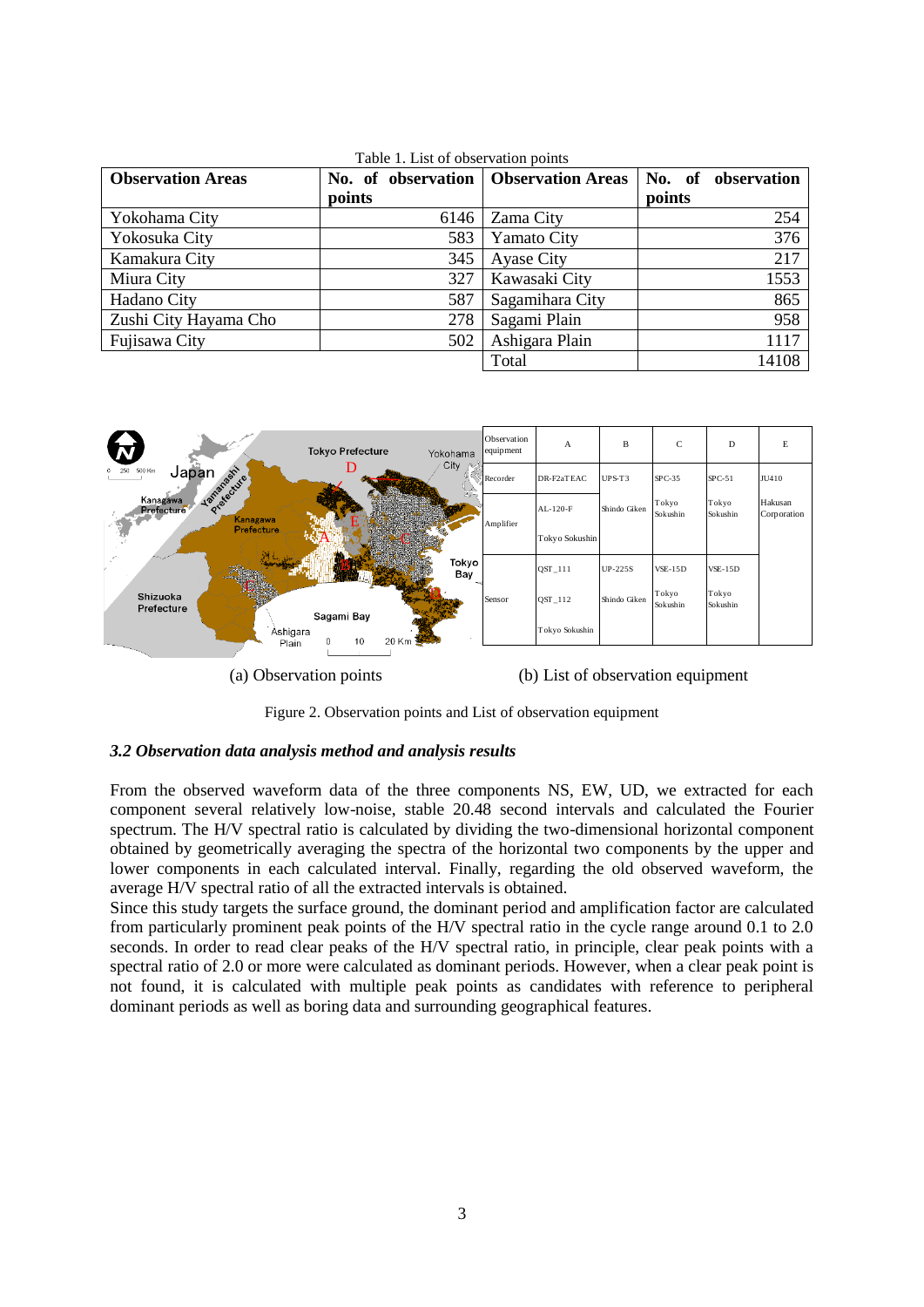#### *3.3 Construction of the ground information database*

The database of ground vibration characteristics was constructed for lowlands, plateaus, and hilly areas in Kanagawa Prefecture, where the formation of the terrain is complex. As information to be converted into the data base it was decided to use the 11 items shown in Fig. 3. The data is currently organized by GIS on PC but will in future be organized by Web-GIS. Assuming data use by third parties, it is planned to create a system that enables viewing these data and the H/V spectral map display, etc., by selection on the area map (Fig. 4).

- 1. Observation point code of each observation point
- 2. Municipality name
- 3. Latitude/longitude of the observation points
- 4. Elevation of the observation points
- 5. Dominant period calculated from the H/V spectral ratio
- 6. Amplification factor calculated from the H/V spectral ratio
- 7. Shape of the H/V spectral ratio
- 8. Micro topography evaluated from the micro topographical map

9. Amplification factor evaluated from the amplification factor chart

10.Hazard calculated from the microtremor H/V spectral ratio

11Other (H/V spectral ratio, PDF of transient wave form)



Figure 4. Illustration of the practical application of the data base **4. HAZARD MAP PRODUCTION**

## *4.1 Comparison of microtremors' predominant period/amplification factor and micro topographical map*

For the ground in Kanagawa prefecture, based on existing topographical and geological maps from past research, a 50 m mesh micro-topographical map and an amplification ratio map of the surface ground were created and used (Disaster Prevension Frontire Website, Cabinet Office 2005). This was compared with the dominant period (Fig. 5 (a)) and amplification factor data (Fig. 5 (b)) obtained from the H/V spectral ratio of microtremors.

From the dominant period distribution, it is apparent that in the Sagami Plain the dominant period is relatively long in the lowland mainly around the Sagami River. Furthermore, the dominant period is long also along the coastal area of the Miura Peninsula and the Kawasaki Yokohama coastal area. It is long also along the Tsurumi River, albeit localized. This is thought to be due to the prolongation of the dominant period caused by the accumulation of a soft layer in the river basin. On the other hand, although the trend in the amplification factor is less pronounced compared with the dominant period distribution, amplification on the whole is high along the river and in the coastal area and low in the inland loam plateaus etc. (In the Sagami Plain, where the upstream amplification factor is higher than near the estuary, further analysis will be necessary in the future.)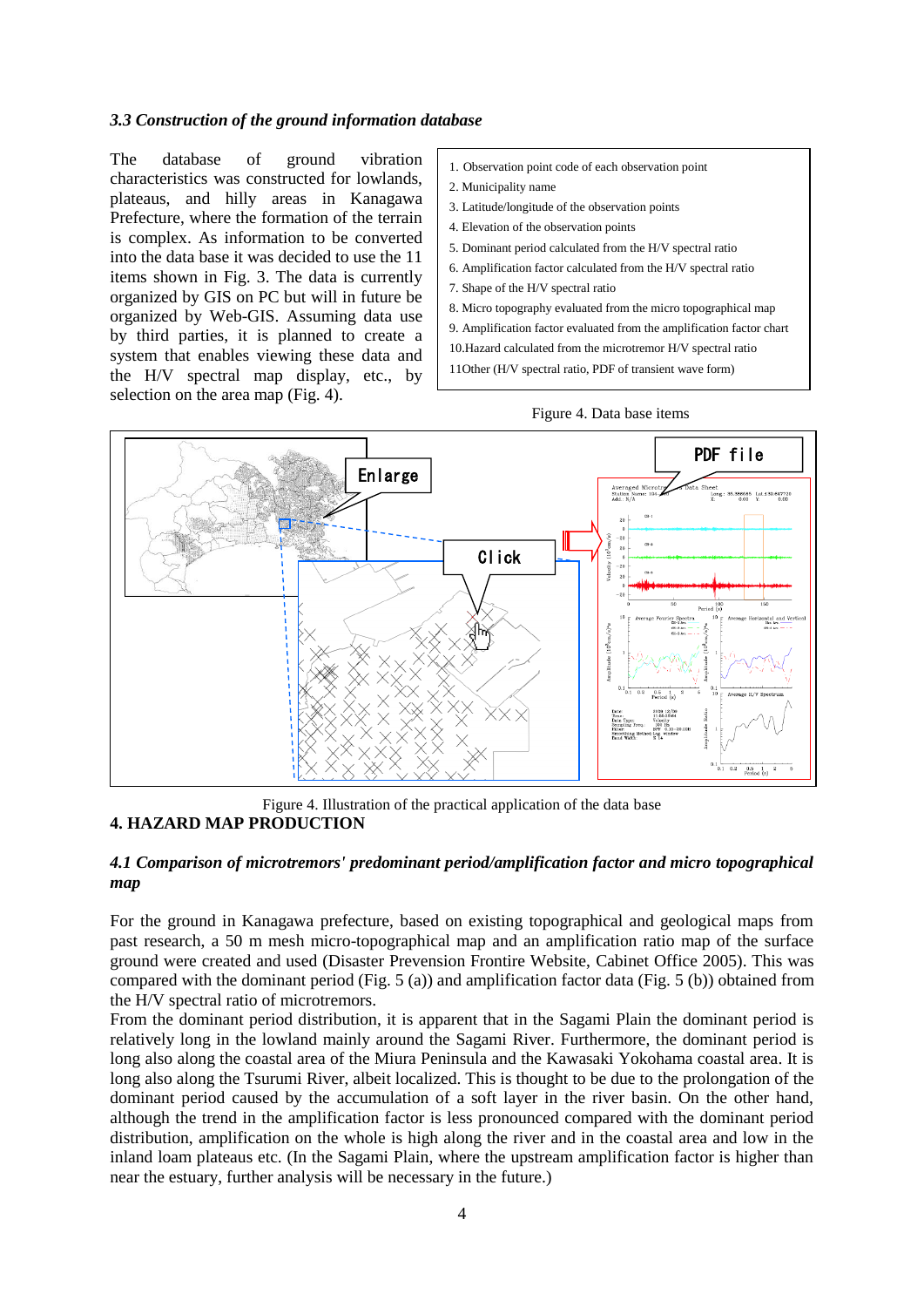The micro topographical classification and the distribution of dominant period and amplification factor due to microtremor are shown in Fig. 6. Although variation is significant, compared with hilly areas and loam plateaus the dominant period tends to be longer in natural embankments, back marshes, and landfill sites. Althproh relatively speaking the amplification factor tends to be inverse to the dominant period only in landfill sites, there is overall consistency with the correlation of the dominant periods. Incidentally, the correlation was found less clear compared with the dominant periods.

The results of similar studies on the amplification factor obtained from the micro topographical classification and the dominant period and amplification factor due to microtremor are shown in Fig. 7. Respectively, it can be seen that if the amplification factor due to the micro topography is large, microtremors' dominant periods and amplification factor tend to be large also.



Figure 5. Microtremor Observation result







Figure 7. Micro topography amplication factor and Microtremor Observation result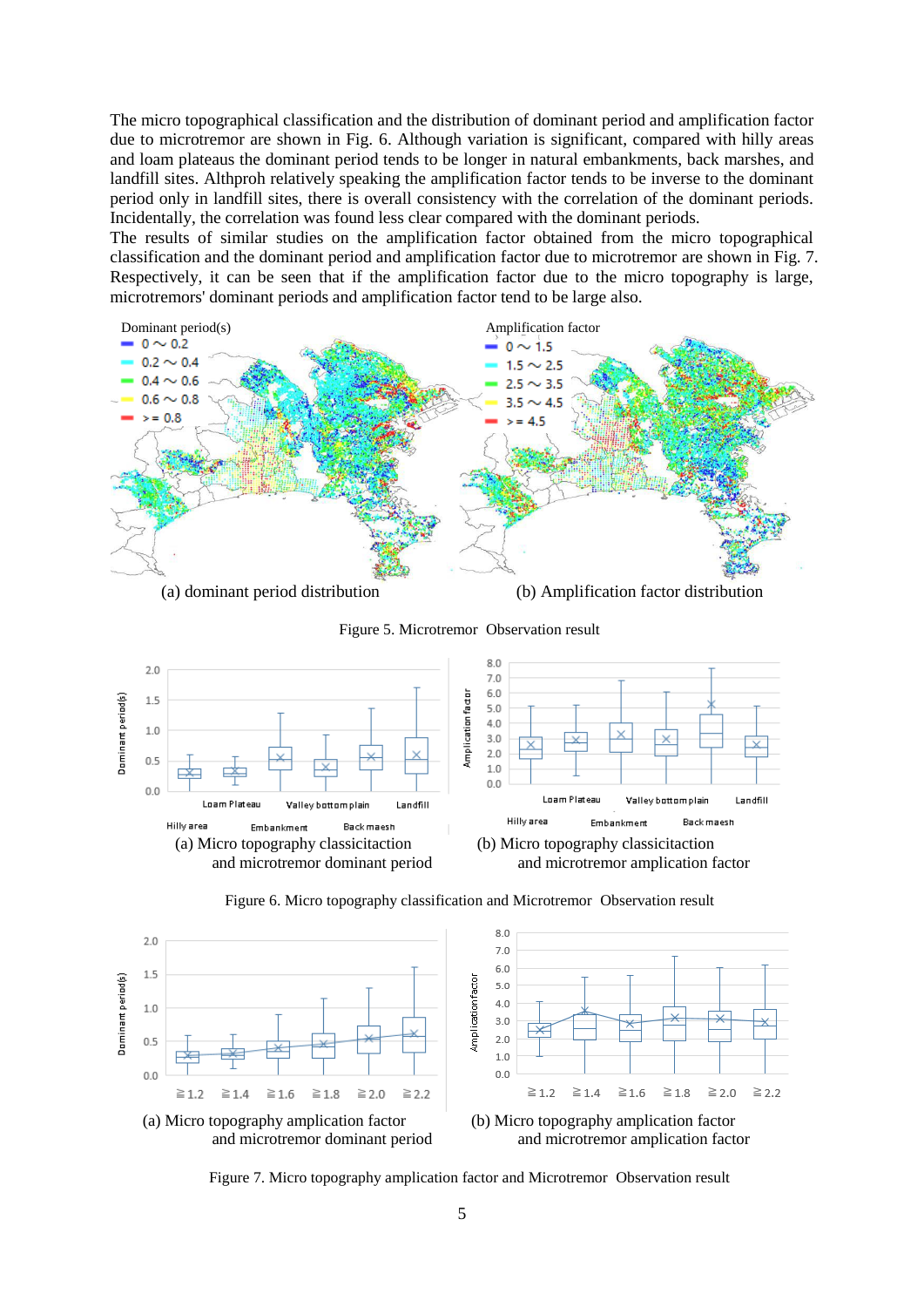#### *4.2 Hazard map production*

With attention to the peaks of the H/V spectral ratio of microtremors, we attempted the production of a hazard map based on the dominant period and amplification factor data. Previously in creating an earthquake hazard map it has been common (Cabinet Office 2005, Kanagawa Earthquake Damage Investigation Committee 2015) to create a ground model using existing boring data. However, owing to the regional bias in the number of boring data, questions remain regarding the accuracy of the ground model in areas with a small number of data. Therefore, we prepared a uniform evaluation of the hazard level of the ground using the high-density microtremor observation results.

In general, the longer the period of the seismic motion and the wider the amplitude are, the larger becomes the effect on structures. The reason is, in other words, the increase in the energy of the seismic motion. Therefore, for the production of a hazard map, we assumed that the product of the dominant period, which is the vibration characteristic of the surface ground, and the amplification factor, which indicates the degree of amplification of the surface layer, equals energy. We attempted to create a hazard map by evaluating the relative magnitude of that energy as the relative risk associated with the ground at that point. Formula  $(1)$  was used as the hazard evaluation formula.

 $PE = TO \times Am$  (1)

- PE : Hazard
- TO : Dominant period
- Am:Amplification factor

Fig. 8 shows the hazard map created from the calculation results. It shows that Kawasaki ward of Kawasaki city as well as Kohoku ward and Nishi ward of Yokohama city have many areas with high hazard levels and that an extensive range of the central area of the prefecture features also high hazard levels. For comparison purposes, Fig. 8 (a) shows the earthquake vibration hazard map from Reference <sup>10</sup>. It can be seen that both maps display locations considered hazardous due to similar tendencies. Different tendencies can be seen around Yamato City, but this may be due to the fact that the boring data of the vacillation propensity map is scant.



(Kanagawa Earthquake Damage Survey Report)



Figure 8. Hazard map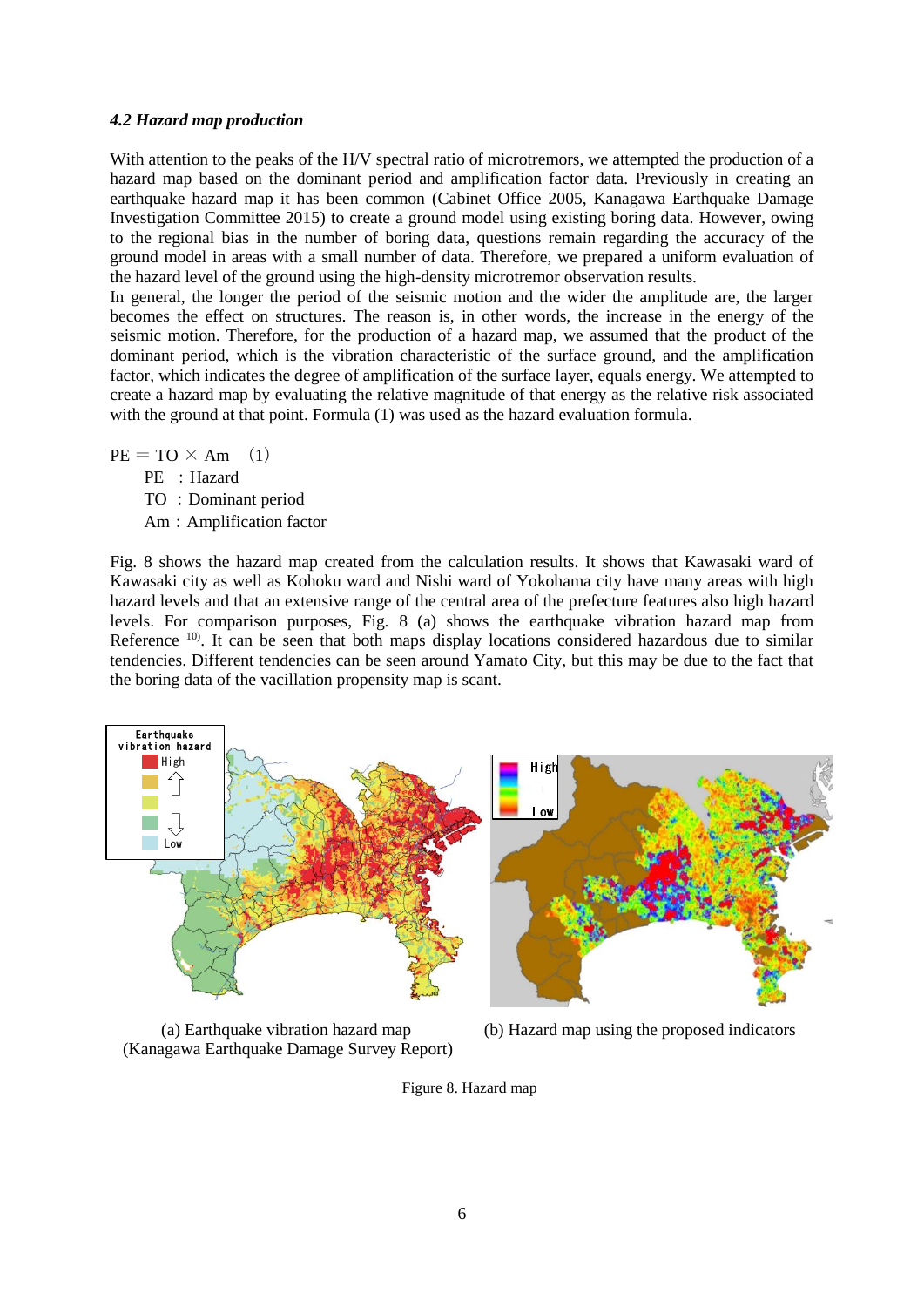#### **5. SUMMARY**

In this study we integrated the data for the ground vibration characteristics obtained by high-density single point microtremor observation continuously carried out to date and constructed a microtremor H/V spectral ratio database. The database analysis shows that the dominant periods and the amplification factors of the microtremors correlate with the amplification factors obtained from the micro topography classifications and micro topographies. Using these results, we attempted to create a hazard map solely from the information on microtremors' H/V spectral ratio. The result is shown below.

・Based on the dominant periods of microtremors and micro topography, at points with short dominant periods like hilly land or loam plateaus, variation is small and dominant periods are stable. On the other hand, dominant periods are long and variation is large in landfills, natural embankments, and back marshes.

・From the dominant periods of microtremors and the amplification factors of the micro topography, a certain extent of consistency of both was found to exist as well as an accommodative tendency such that large amplification factors combine with long dominant periods.

・We created a hazard map solely based on tremor results. Kanagawa prefecture overall features high hazard levels in limited areas such as the southern part of the Sagami Plain and the coastal area of Tokyo Bay (mainly Yokohama city and Kawasaki city), which is largely consistent with earlier studies.

The area (Kanagawa Prefecture, especially in the northeastern Yokohama neare the Yokohama area) targeted for this study has a soft ground on the surface layer and is composed of rapidly hard ground. In other words, it is a case with a relatively simple stratum structure. Investigation of applicability of complex stratum structure is a future subject.

In future, we will study hazard evaluation methods using dominant periods and amplification factors and conduct analyses based on differences in Kanagawa prefecture with respect to topography and water systems. In addition, the authors have been working also on underground structure estimation in Kanagawa prefecture by structural surveying using miniature array observation (Ikuo Cho et al. 2016) which has rapidly become widespread in recent years. We will use the results also for comparisons (Tsutomu Ochiai et al. 2014, etc.).

### **6. ACKNOWLEDGMENTS**

The microtremor observation data used in this paper were prepared from the research results of many generations of graduate students, graduate research students, and co-researcher Norio Abeki Laboratory of Kanto Gakuin University. We would like to thank Mr. Toshio Yamamoto, formerly at Kanagawa University, for the generous support regarding the observation plan and observation implementation. Lastly, from the perspectives of topography and geology we received valuable guidance from Professor emeritus Iware Matsuda throughout the research. We would like to express our deep gratitude.

#### **7. REFERENCES**

Architectural Institute of Japan: Ground Vibration - Phenomena and Theory -, 2005

Barad, P.-Y.: Microtremor measurements A tool for site effect estimation?, The Effects of Surface Geology on Seismic Motion, Balkema, 1251-1279, 1999

Cabinet Office (Disaster Management): Technical Materials for the Production of Earthquake Disaster Prevention Maps, 2005

Disaster Prevention Frontier Website: http: //bousai-frontier.net/